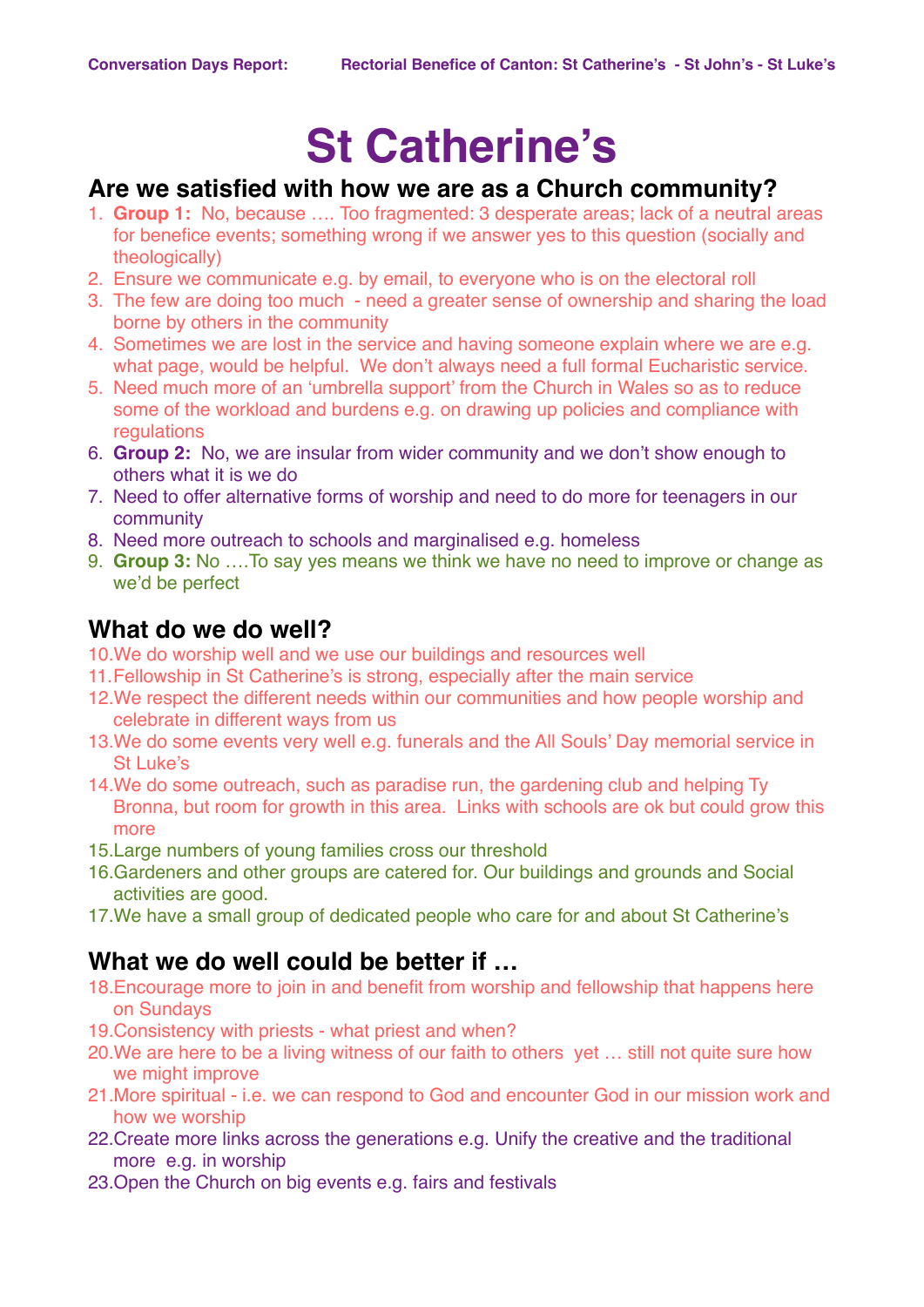- 24.Used the Church more as a multi purpose space not just for Eucharists and Choir practice
- 25.Be more welcoming to groups who aren't our natural allies e.g. discussion and debate groups such as agnostics anonymous - engagement with modern world
- 26.Explore inter-faith dialogue and common action to improve our local community e.g. visiting local mosques, Chinese church etc.
- 27.We could improve links with teenagers more plus links with local community
- 28.We could greatly improve our buildings
- 29.We could encourage more people to come and celebrate with us in worship and socially
- 30.We could improve communication within the congregation

#### **What should we do/prioritise as we move forward?**

- 31.A brilliant new hall to drive growth or sustain our future
- 32.Decent toilet facilities in the Church to meet needs of elderly and young parents and other Church usage
- 33.Whatever we do, make sure there is continuity with our traditions
- 34.Collaborate more with other churches in the benefice as well as ecumenically with other Christian churches in Canton e.g. on youth provision.
- 35.Review and explore future use and sustainability of the hall
- 36.Seriously engage with evangelism more and want to grow the Church
- 37.Think first: why do you come here. Can you share this? To be open to talking about God and our worship; Build up God's people via social events and music
- 38.Look for more opportunities to bring people to our church. Focus on how welcoming we can be whilst remaining respectful and not becoming threatening

#### **In addition to the above, I'd like to add ….**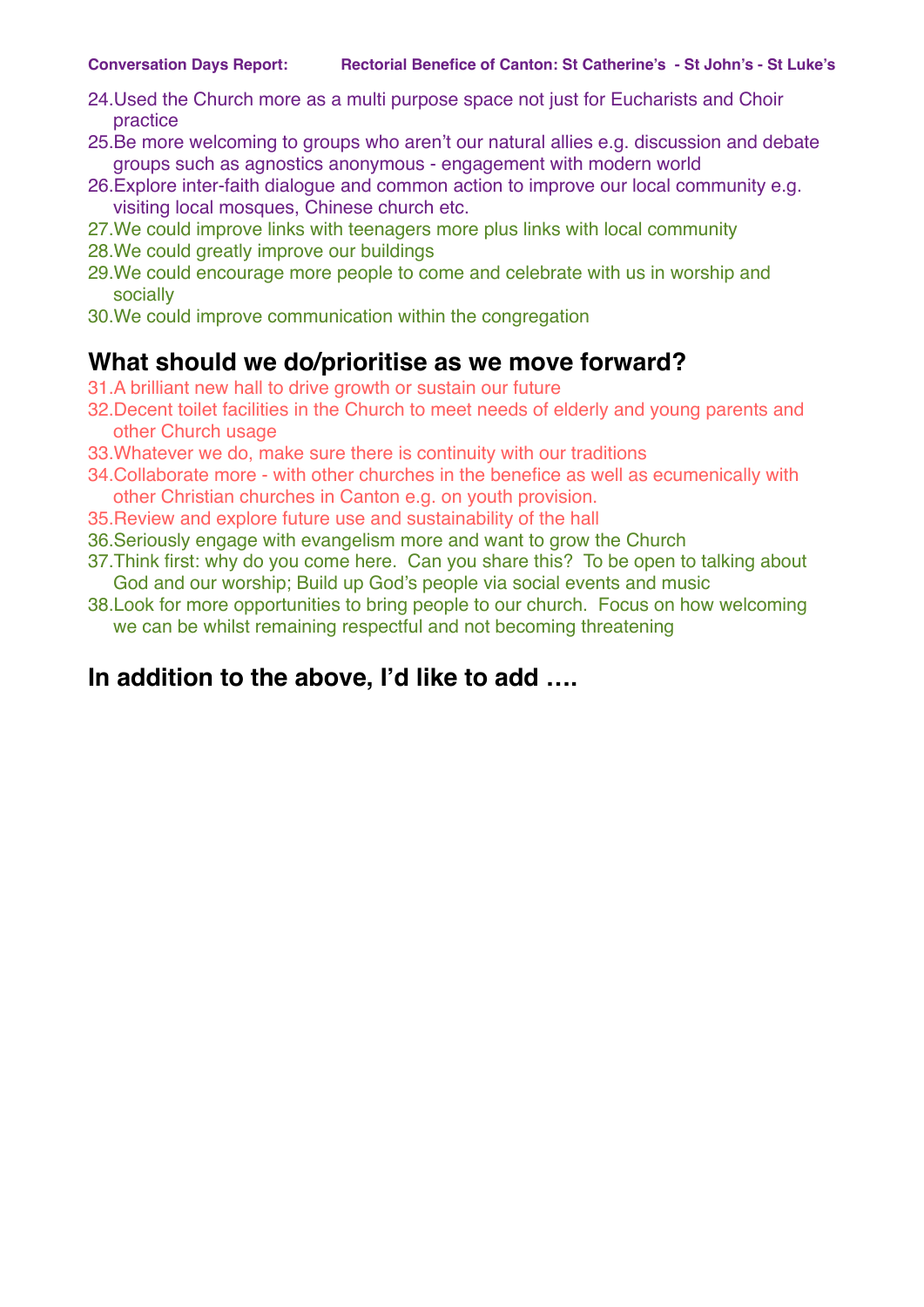# **St John's**

#### **Are we satisfied with how we are?**

- 1. Group B: No … Churches vs Benefice; Benefice Sunday; too many buildings; review our style of worship in St John's; reexamine how we need to engage with our local community
- 2. Group C: No … because even as a communion of 3 churches and various congregations we don't appear to work that well together
- 3. Some people don't see our lives and work as a Christian community and don't attend services
- 4. There isn't enough of us and the same people are doing everything

#### **What do we do well?**

- 5. Group A: Outreach; Community focus ; Progression; We are diverse, inclusive and welcoming - perhaps we could join inclusive church network; We are experimenting and open to trying new ideas and initiatives.
- 6. Group B: Links with the local community, schools, paradise run, uniformed groups, Ty Bronna, use of St John's; Daily services in the benefice and the occasional services;
- 7. A wide variety of worship styles and formats across the benefice good choice
- 8. Buildings are well used and our social events are welcoming and inclusive
- 9. Catering well for children and young families to access church e.g. Messy C., Sun Schools/Clubs
- 10.Living Faith is good as a way to deepen faith and understanding of faith
- 11. Group C: Use of buildings; open to the community and supportive of different community initiatives; Sunday schools is good
- 12.Group D: we are welcoming to those who come; Messy C., Explore, Brownies; St John's is open to various organisations in the community e.g. Recovery Cymru;
- 13.Good variety of events and hospitality shown e.g. harvest supper, sales, cakes, concerts etc; open to trying new things; evensong serve a great purpose for a small part of our congregation; we are inclusive of people of all backgrounds and we give to charity

#### **What could we do better?**

- 14.Group A: Does church have to just be on a Sunday? More teen outreach e.g. a youth worker? More pastoral support of those who are sick, isolated, in need of care;
- 15.Revision of the service format and more worship styles introduced;
- 16.A monthly family service or all age would be welcome;
- 17.More choristers or servers to help with worship and liturgy would be welcome too
- 18.Group B: We could do more work in our local schools; we should promote lay ministries more; we need to work more and better with other Christian communities; a renewed stewardship campaign; there is a need for more people to be involved in our life as a church
- 19.Group C: Engaging more with local community and especially the groups who currently use our buildings
- 20.Do we scare some people away from church or involvement in our activities/mission
- 21.Group D: need to go beyond the welcome and work on minding/caring for each other more; get to know each other in our congregations; notice when someone is missing;
- 22.more contact with other denominations; strengthen the links within the benefice; invite other churches to join with us (and be open to joining in with other churches);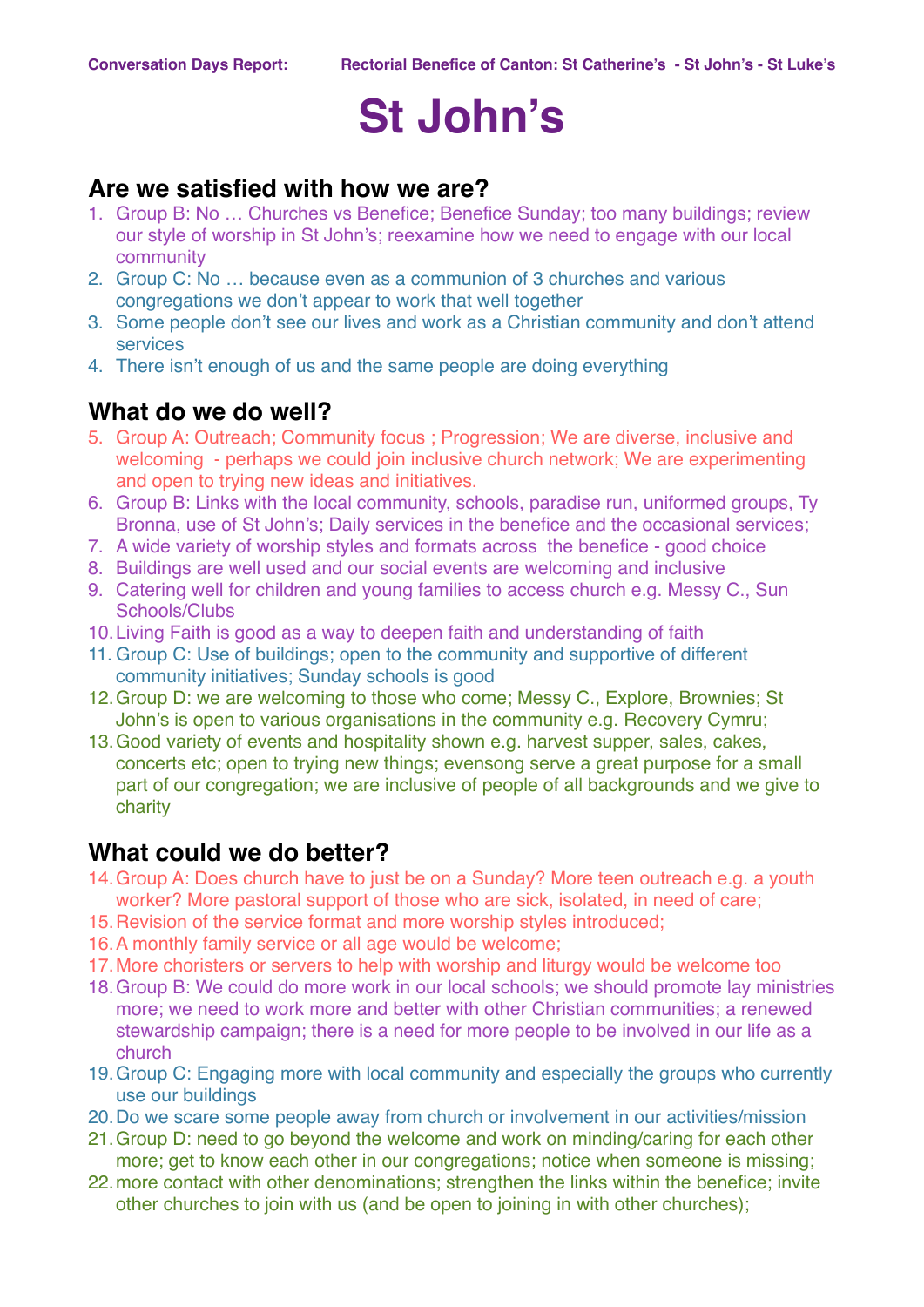23.We are stronger together - create one community; strengthening a sense of belonging; improve communication and raise our profile as a church

#### **What should we do/prioritise as we move forward?**

- 24.Group A: Exploring new liturgical settings e.g. in music, structures etc
- 25.Introduce a monthly family service to encourage all age participation so as to prepare and form the church of tomorrow - Build on messy church e.g. Instruments for all age worship
- 26.Set up a pastoral visitors team training, calling and resourcing individuals with this calling
- 27.Employ a youth worker and Acknowledge more our diversity and inclusivity
- 28.Take church outside e.g. other places such as chapter, shopping areas. Outdoor fellowship.
- 29.Investigate viability of cell or home groups (monthly)
- 30.Look again at an open door policy for all of our churches
- 31.Group B: put more resources into messy church because of its track record; develop a coherent youth ministry and provision in the benefice; introduce greater variety of worship e.g. non-eucharistic; set realistic targets on improving stewardship; engage more with people; greater communication with local community e.g. leaflets, banners, christmas card etc.
- 32. Train lay people to serve as eucharistic ministers, lay readers, etc
- 33. Make our prayer life a priority as a community and for individuals
- 34. Group D: Continue Messy Church; Recognising and supporting needs f current core members of our congregations; offer greater provision for teenagers; open St John's for passers by to pray in.

## **In addition to the above, I'd like to add ….**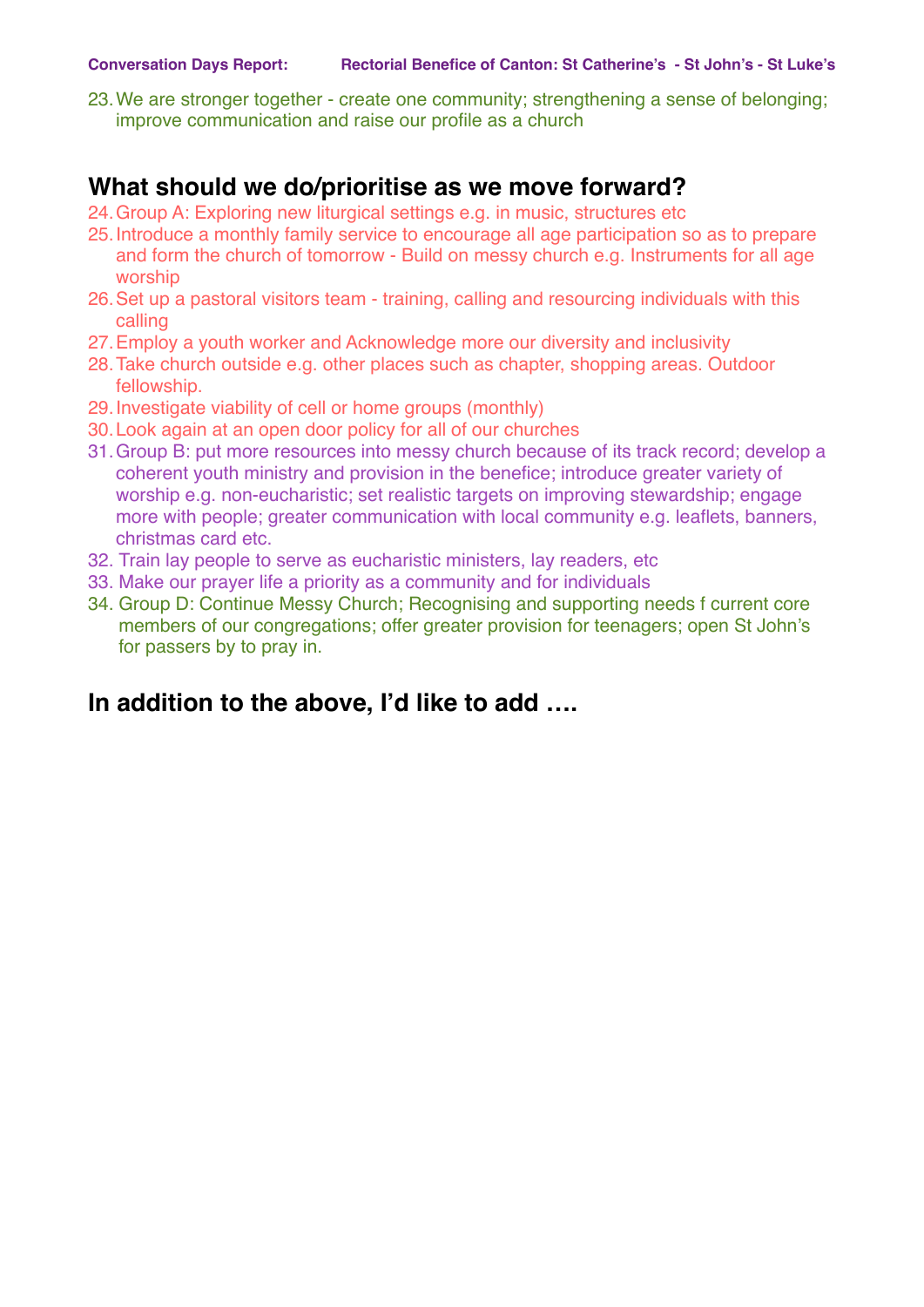# **St Luke's**

#### **Are we satisfied with how we are?**

Group C - No, because … not much community involvement is apparent; perception of a lack of social events and fairs; we sometimes feel isolated within the benefice; don't like the modern Lord's prayer

Group D - No, because …

Decline in numbers and in our church life. Sunday is no longer what it was, not a holy day anymore.

#### **What do we do well?**

Group A - Paschali (enhances our worship); Eucharistic prayer - enables reverence in our worship; We are welcoming and friendly; Sunday school and children's corner is appreciated and used well

Group B - Fellowship, warmth and friendship; Worship with like minded people who share our faith

Liturgy and music: congregation participates, variety of hymns, relevant to readings and season

Mid-week services: quieter, more spiritual; Church schools support our mission and worship

Group C - Worship: High liturgy that engages all the senses; the communion circle; central altar and vestments

Group D - Worship

Spiritual atmosphere in church with a warm welcome and greeting at the door Sacramental life is good and a transcendent spirit is sometimes in our church Benefice life has changed the nature of church life; we show pastoral care of those in need

#### **What we do well could be better if …**

Group A - Invite Sunday school to share their activities with congregation Improve links within our community and with the other churches

Improve the facilities in the church e.g. tea, coffee, serving area, sinks etc)

Recruit more people onto the serving team with activities for 11-18 year olds

More people to be involved in the life of the church and taking ownership for what goes on Ensure new people have a sense of value and belonging (but not overwhelmed with tasks) Outreach - send out cards to new houses in the community also at Christmas and Easter with our service times as well as information about existing outreach e.g. paradise run, Christian Aid etc.

More links with St Catherine's and St John's e.g. on social events

Group B - Resist formation of closed groups which exclude others and are set in the old ways

Help new and current congregation to understand the format and order of service Put on things for our current congregation as well as trying to attract the new

Ask older children and teenagers what it is they want and new music for young people Encourage lay people to become more involved in the whole life and mission of our church Listen to the community about what is already happening and communicate our vision more

Rethink the reasons for mission and try to use the skills of the congregation more Find the balance between Benefice and individual churches not one or the other